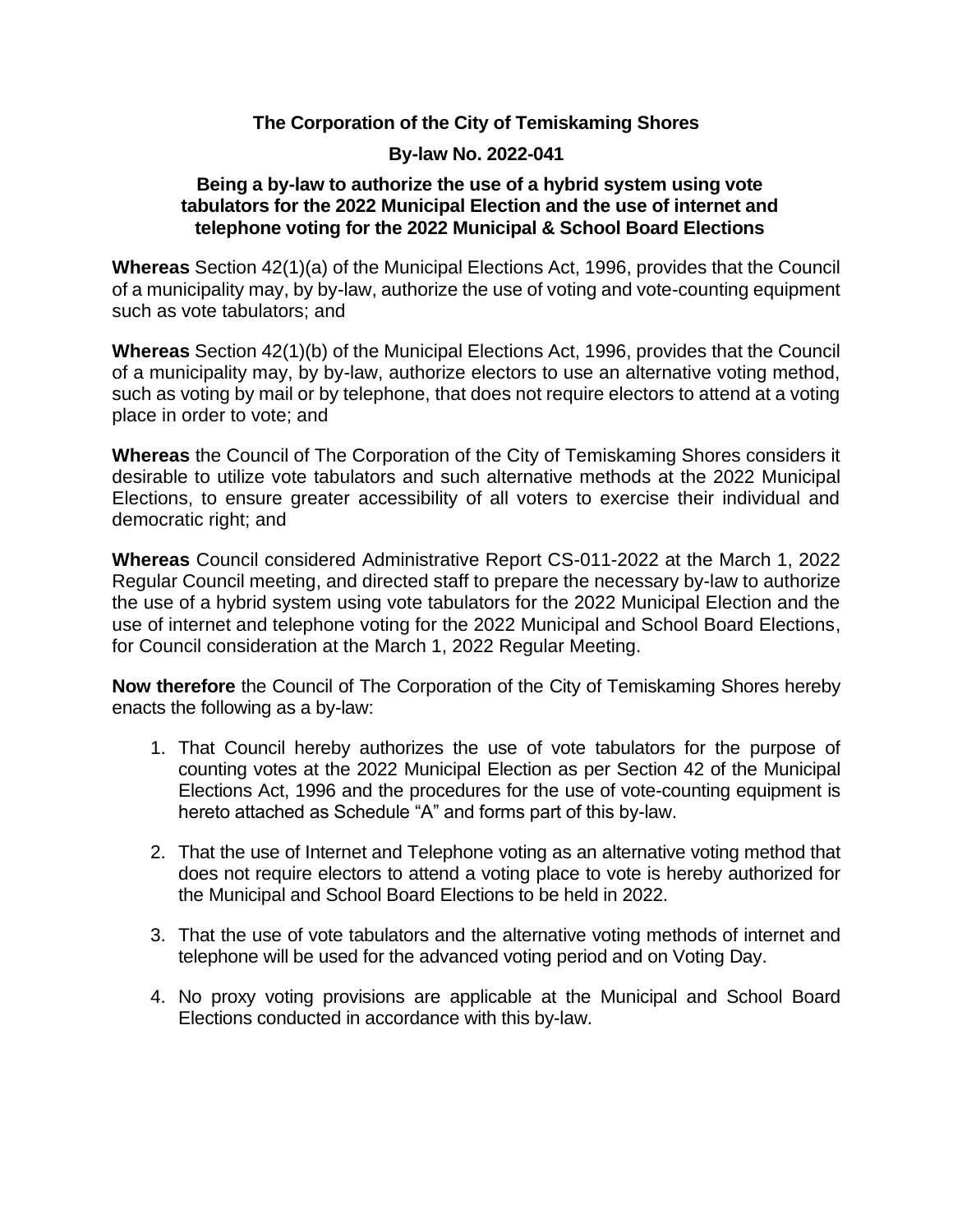Read a first, second and third time and finally passed this 1<sup>st</sup> day of March, 2022.

**Mayor** 

**Clerk**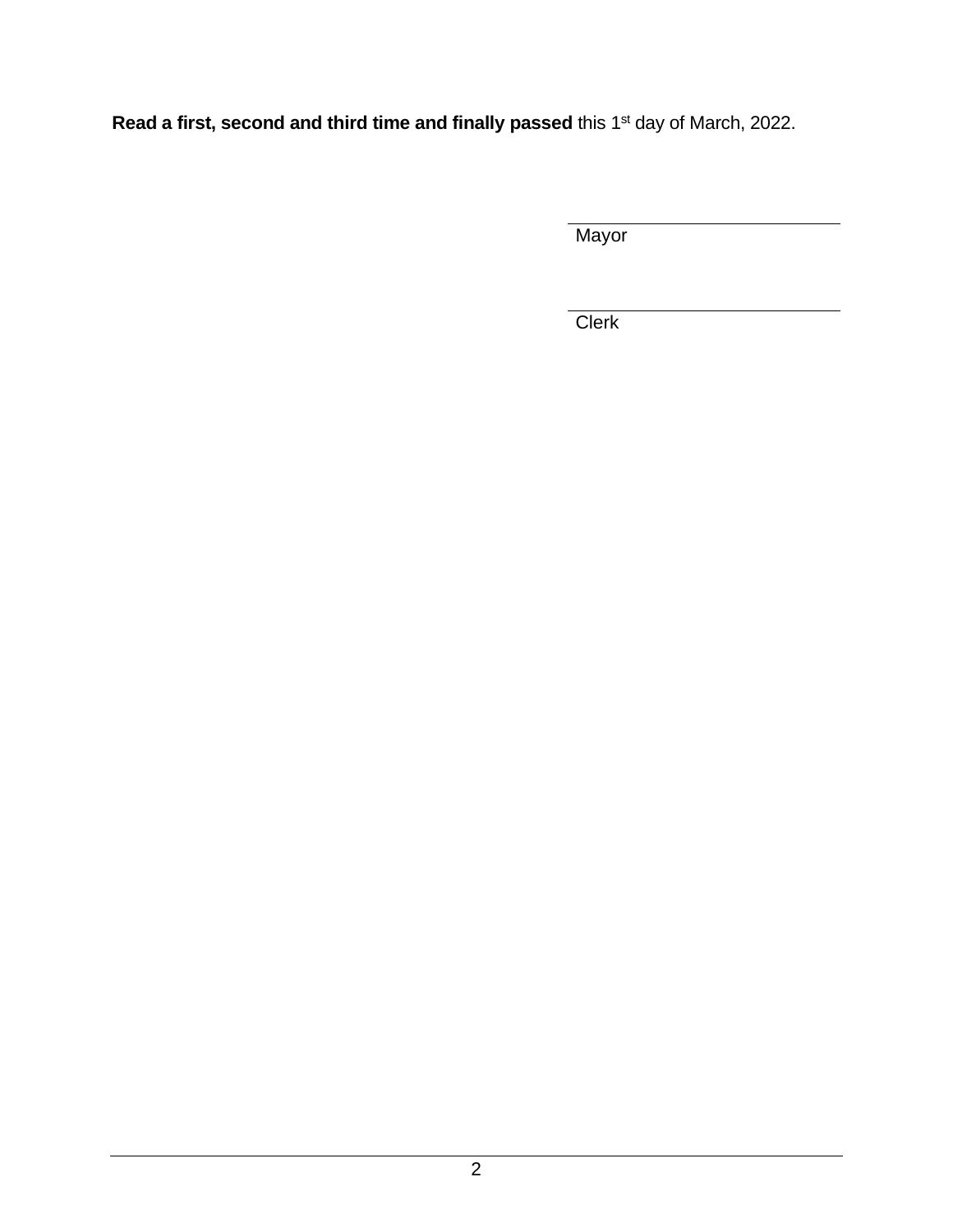# **Procedure for use of Vote Tabulators**

#### **1. Definitions**

In this procedure:

- 1.1 **Memory Pack** means a cartridge that is a removable, battery-sustained memory where all tabulated totals are stored with the subdivision program;
- 1.2 **Security Folder** means an apparatus in which a ballot can be placed so as to conceal the names of the candidates and the marks upon the face of the ballot and so as to expose the initials of the Deputy Returning Officer ("DRO");
- 1.3 **Vote Tabulator** means an apparatus that optically scans a specified area on the ballots to read the votes and tabulate the results.

#### **2. General Provision**

This procedure applies to an election conducted by a municipality that has passed a bylaw under section 42 of the *Municipal Elections, Act 1996* (the "Act") authorizing the use of vote tabulators at voting places.

Where this procedure does not provide for any matter, an election to which this procedure applied shall be conducted in accordance with the principles of the Act.

### **3. Election Officers**

The Municipal Clerk may appoint election officers for the purposes of this procedure and may designate their titles and duties.

#### **4. Voting Subdivisions**

The Municipal Clerk may divide the municipality into voting subdivisions. There will be various voting subdivisions for the 2022 Municipal Election.

# **5. Ballot**

There shall appear on the ballot to the right of each candidate's name a space suitable for the marking of the ballot in the shape of an oval.

#### **6. Vote Tabulators**

The Municipal Clerk shall provide a vote tabulator at each of the voting places.

# **7. Programming of Vote Tabulators**

- 7.1 The vote tabulator shall be programmed so that a printed record of the number of votes cast for each candidate can be produced.
- 7.2 The vote tabulator shall be programmed so that the following ballots are returned to the Deputy Returning Officer ("DRO") as described: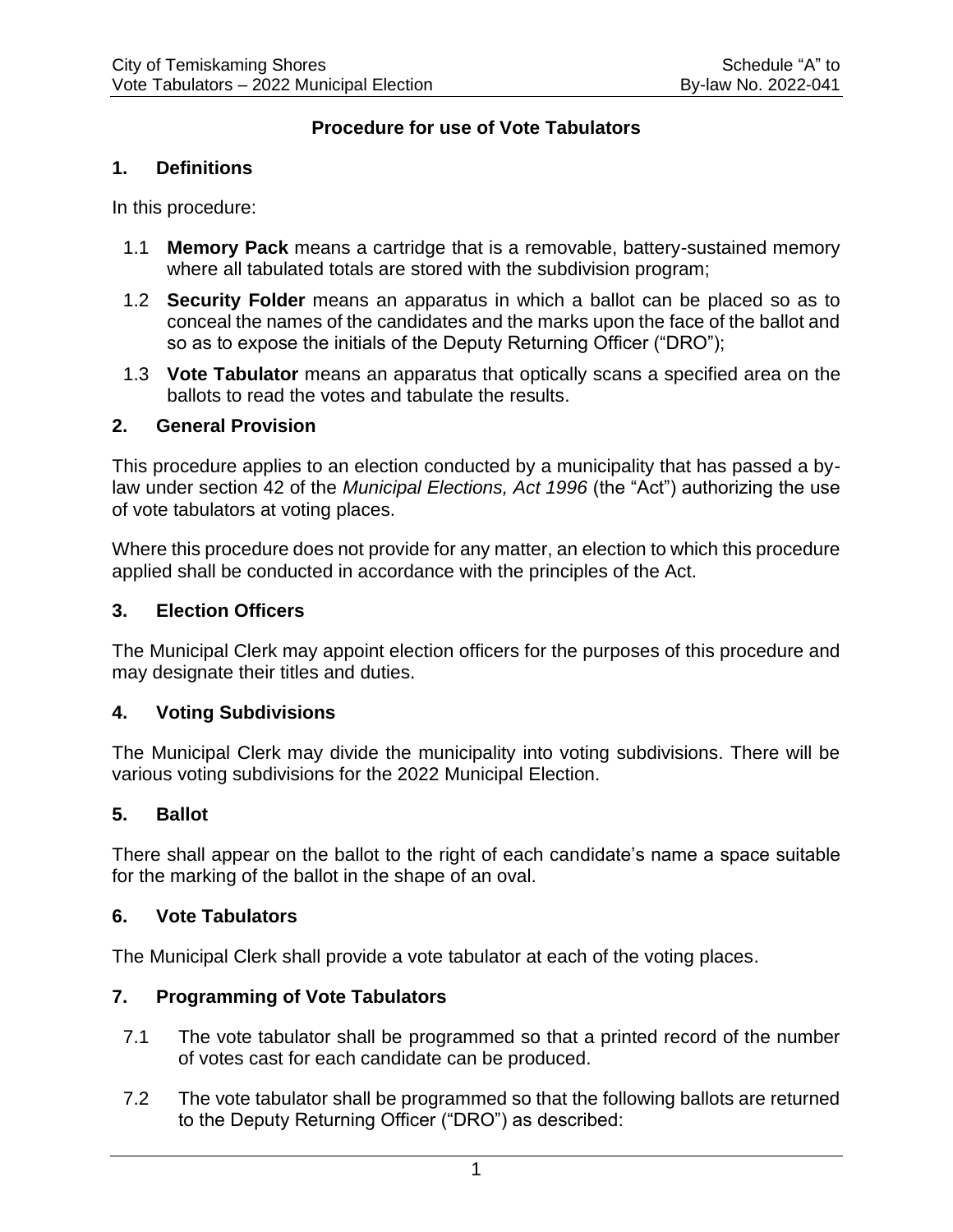- (a) a ballot with votes in excess of the number of specified voting spaces required as determined by a vote tabulator with the message "Over Voted";
- (b) a ballot that is damaged or defective or has been marked in such a way that it cannot be properly processed by a vote tabulator with the message "Ballot Misread".

### **8. Testing of Vote Tabulators**

- 8.1 Within twenty-one (21) days before voting day, the Municipal Clerk shall test the vote tabulators to ensure that they will accurately count the votes cast for all candidates.
- 8.2 When testing the vote tabulator, adequate safeguards shall be taken to ensure that the system, or any part of it, that is used for processing and tabulating votes is isolated from all other applications or programs and that no remote devices are capable of gaining access to the vote tabulator.
- 8.3 The test shall be conducted by:
	- (a) loading the memory into the vote tabulators;
	- (b) tabulating a pre-audited group of ballots including ballots that fall into each of the categories of ballots described in clause 9.12 (f) (ii) to (v) and ballots on which are recorded a predetermined number of valid votes for each candidate; and
	- (c) comparing the output of the tabulation against the pre-audited results.
- 8.4 The Municipal Clerk shall, at the successful completion of the test, seal the memory pack of the vote tabulator.
- 8.5 If the Municipal Clerk detects an error in the test, the cause of the error shall be ascertained and corrected and the test repeated until an errorless count is made.

# **9. Procedure at the Voting Place**

- 9.1 If a vote tabulator is to be used in a voting place, the Accu Vote Tabulator Clerk ("AVT Clerk") or election officer shall, in the presence of all scrutinizers, if any, cause the vote tabulator to print a copy of all totals in its memory pack one hour or less before the opening of the voting.
- 9.2 If the total are zero for all candidates, the AVT Clerk or election officer shall ensure that the zero printout remains affixed to the vote tabulator until the results are printed by the vote tabulator after the close of the vote.
- 9.3 If the totals are not zero for all candidates, by-laws and questions, the AVT Clerk or election officer shall, immediately notify the Municipal Clerk and shall conduct the vote using the back-up compartment of the ballot box until the vote tabulator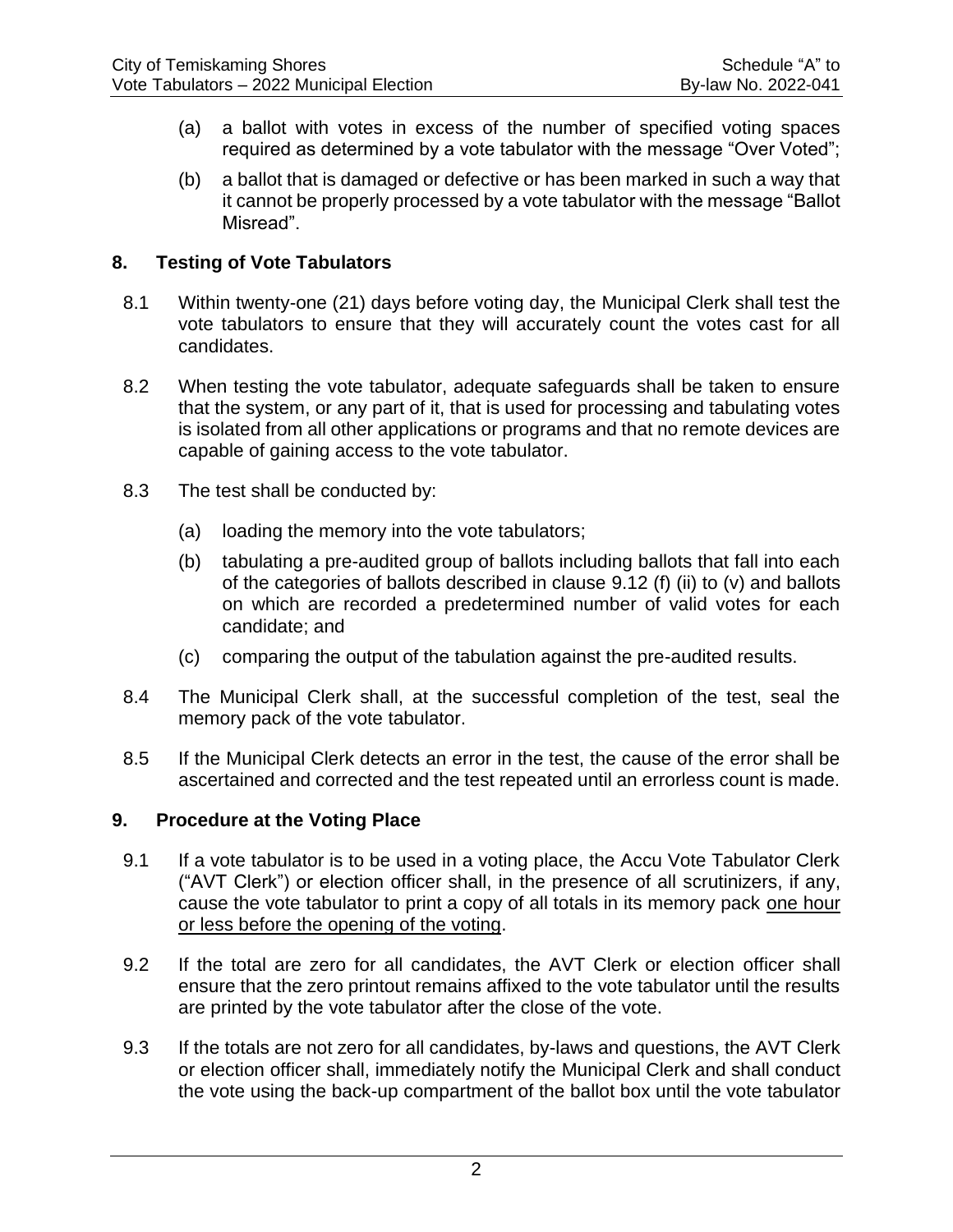is made operational or the Municipal Clerk provides a back-up tabulator to the voting location.

- 9.4 The Municipal Clerk may assign an election assistant, in addition to the DRO, to initial a ballot before the ballot is delivered to a voter.
- 9.5 The DRO or an election officer shall provide a secrecy folder to each person to whom a ballot is provided at the same time as the ballot is provided.
- 9.6 After marking the ballot in the voting compartment, the voter shall:
	- (a) insert the ballot into the secrecy folder;
	- (b) leave the compartment without delay; and
	- (c) deliver the secrecy folder containing the ballot to the AVT Clerk.
- 9.7 The AVT Clerk shall verify the initials of the DRO in the presence of the voter without removing the ballot from the secrecy folder or if the ballot presented is not in a secrecy folder, ask the voter to hand the ballot face down, in order to conceal his choices, and
	- (a) if a vote tabulator is available in the voting place, insert the secrecy folder containing the ballot, with the initials of the DRO face down, into the feed area of the vote tabulator until the vote tabulator draws the ballot from the secrecy folder in full view of the voter, or
	- (b) if a vote tabulator is not available in the voting place, place the ballot with the initials of the DRO face down, directly into the ballot box from the secrecy folder in full view of the voter.
- 9.8 If a vote tabulator is available in the voting place but fails to operate, the AVT Clerk shall:
	- (a) insert the ballot into the back-up compartment of the ballot box; and
	- (b) subject to subsection 9.13 insert the ballots into the feed area of the vote tabulator after the close of the voting.
- 9.9 If a ballot described in subsection 7.2 (i.e. over voted ballot or damaged or defective ballot) is returned by the vote tabulator and the voter who delivered the ballot is present, the AVT Clerk shall:
	- (a) in the case of an over voted ballot direct the elector back to the DRO and the DRO shall mark the ballot "cancelled", place the ballot in the cancelled ballot envelope and provide another ballot to the voter;
	- (b) in the case of a damaged or defective ballot direct the elector back to the DRO and the DRO shall mark the ballot "cancelled", place the ballot in the cancelled ballot envelope and provide another ballot to the voter.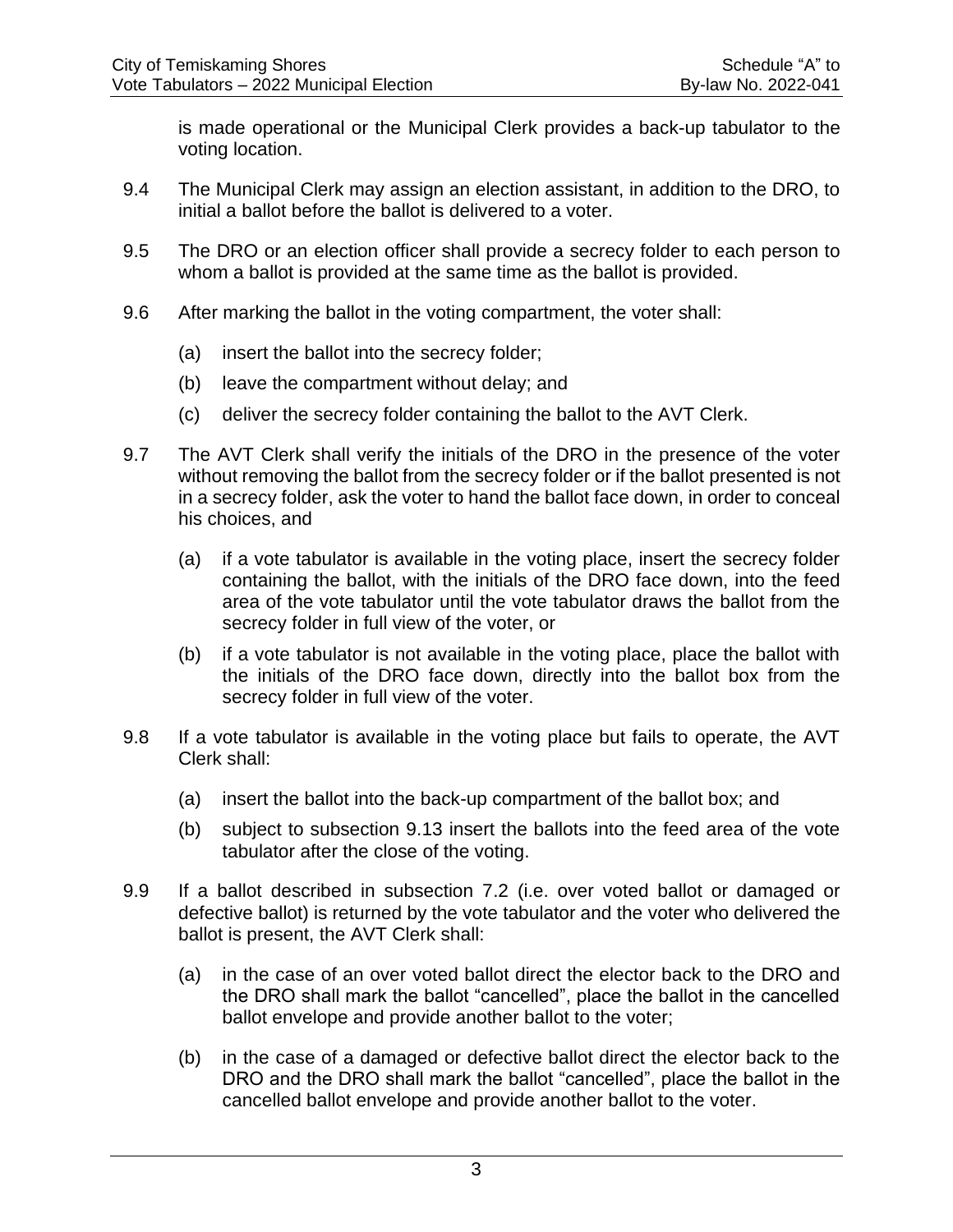- 9.10 If a ballot described in subsection 7.2 (i.e. over voted ballot or damaged or defective ballot) is returned by the vote tabulator and the voter who delivered the ballot is present and declines to accept another ballot, the AVT Clerk shall override the ballot so that the AccuVote accepts the ballot. If the ballot cannot be overridden the AVT Clerk will mark the ballot "declined" and return it to the DRO who issued it.
- 9.11 If a ballot described in subsection 7.2 (i.e. over voted ballot or damaged or defective ballot) is returned by the vote tabulator and the voter who delivered the ballot is not present, the AVT Clerk shall make the ballot "defective" and insert the ballot into the back-up compartment of the ballot box. After the close of the voting, and in conjunction with the Poll Supervisor:
	- (a) where there are no marks in the specified voting spaces, the AVT Clerk will override the ballot for acceptance by the tabulator. Should the tabulator still fail to accept the blank ballot in override mode, the AVT Clerk shall mark the blank ballot "declined" and return it to the DRO who assigned it for accounting purposes;
	- (b) where there are marks in the specified voting spaces:
		- (i) prepare a replacement ballot for the defective ballot by duplicating the marks shown on the defective ballot to the replacement ballot. The replacement ballot shall be clearly labeled "replacement" and given a serial number which number shall also be recorded on the defective ballot;
		- (ii) substitute the replacement ballot for the defective ballot and tabulate it;
		- (iii) for accounting purposes, give the defective ballot to the DRO who provided the replacement ballot. The DRO will place the defective ballot in the appropriate envelope.
- 9.12 If a vote tabulator has been used to tabulate the votes cast in a voting place, the AVT Clerk shall, after the close of the voting, check the back-up compartment of the ballot box for ballots to ensure all votes are tabulated. Once all votes are tabulated including those noted in Section 9.11, the AVT Clerk shall:
	- (a) secure the vote tabulator against receiving any more ballots;
	- (b) obtain a printed record of the votes given for each candidate;
	- (c) sign the certificate portion of the printed record along with the Poll Supervisor and any scrutinizers who are present and wish to sign;
	- (d) remove the printed record from the vote tabulator and place it in the statement envelope;
	- (e) provide printouts for any scrutinizer upon request;
	- (f) under supervision of the Poll Supervisor collect all completed DRO Statements of Ballot Account for return to the Municipal Clerk which define: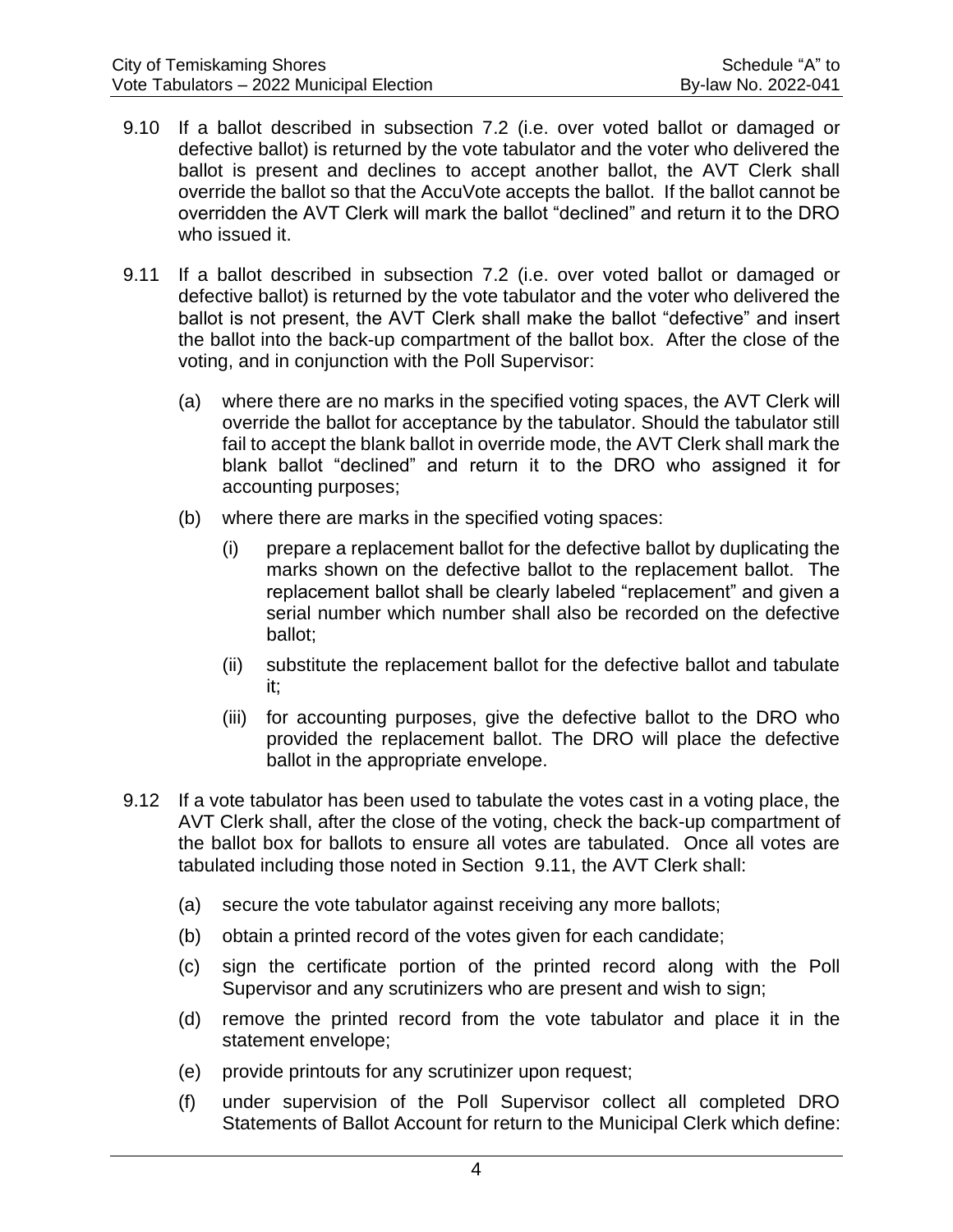- (i) ballots received from the Municipal Clerk;
- (ii) cancelled ballots;
- (iii) declined ballots;
- (iv) defective ballots;
- (v) ballots unused;
- (g) report the ballots counted by the vote tabulator on the AVT Clerk Statement and attach the DRO Statements to it;
- (h) place the original copy of the DRO and AVT Clerk Statements in the Statements Envelope as well as the Vote Summary Totals Tape from the AccuVote Tabulator;
- (i) place a duplicate copy of the statements and all ballots that have been counted by the vote tabulator in a ballot transfer contained provided by the Municipal Clerk to ensure the safe transfer of the ballots and seal it;
- (j) place in a separate envelope:
	- (i) cancelled ballots;
	- (ii) declined ballots;
	- (iii) defective ballots;
	- (iv) unused ballots;
- (k) seal the envelopes;
- (l) place all remaining supplies and sealed envelopes, excluding the Statement Envelope, in a transfer carrier and seal the transfer carrier; and
- (m) the AVT Clerk shall personally deliver the transfer carrier, ballot transfer container, vote tabulator and the Statement Envelope to the Office of the Municipal Clerk or to such other place as the Municipal Clerk has directed in writing.
- 9.13 If a vote tabulator has been used to tabulate votes cast in a voting place but the tabulation of the votes cannot be completed because the vote tabulator is not operating or cannot be made to operate within a reasonable time following the close of the voting, the AVT Clerk or an election assistant shall, after the close of the voting and after determining that the tabulation cannot be completed:
	- (a) seal the ballot box in such a manner that it cannot be opened or any ballots be deposited in it without breaking the seal;
	- (b) secure the vote tabulator against receiving any more ballots;
	- (c) place all supplies and all cancelled, declined, defective and unused ballots in the transfer carrier and seal it;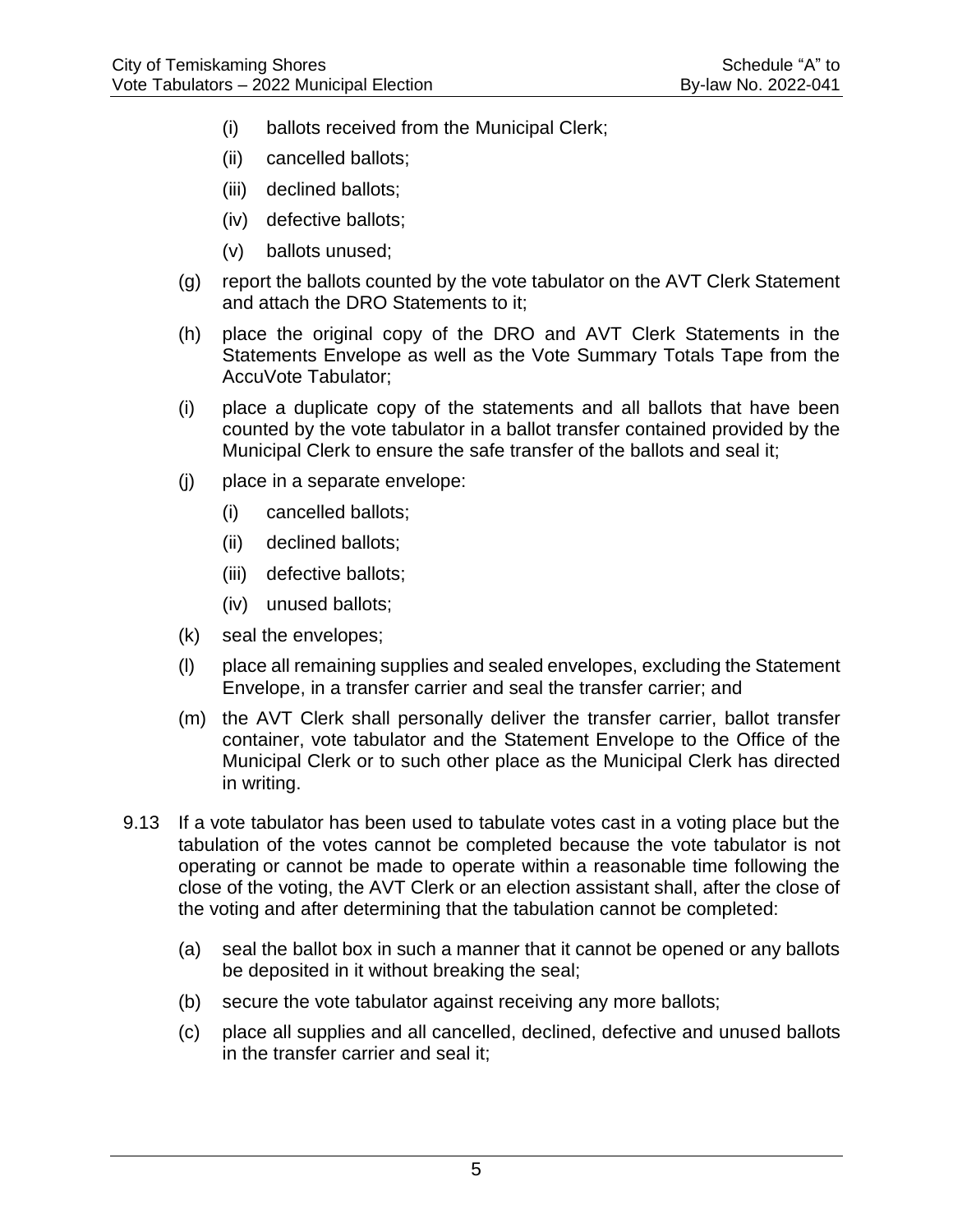- (d) personally deliver the ballot box, **transfer carrier, ballot transfer container**  and vote tabulator to a place designated by the Municipal Clerk where a back-up vote tabulator is located;
- (e) follow the procedures set out in Sections 9.1 to 9.3 to ensure that the totals of the back-up vote tabulator are zero for all candidates;
- (f) insert all the ballots from the ballot box into the back-up vote tabulator; and
- (g) follow the procedures in subsection 9.12.
- 9.14 If a vote tabulator has been provided and has not been used to tabulate votes in a voting place:
	- (a) the DRO or election assistant shall, immediately after the close of voting, follow with necessary modifications the procedures in clauses 9.13 (a), (c) and (d); and
	- (b) the Municipal Clerk, or a person designated by the Municipal Clerk, shall with necessary modifications follow the procedures in clauses 9.13 (e) to (g).
- 9.15 If, at the close of the voting, the Municipal Clerk is of the opinion that it is impracticable to count the votes with the vote tabulators, he/she may direct that all the votes cast in the election be counted manually following as far as practicable the provisions of the Act governing the counting of the votes.
- 9.16 The Municipal Clerk shall, at the completion of the count, retain the programs, memory packs, test materials and ballots in the same manner as is provided for in the Act for the keeping of ballots.
- 9.17 The Municipal Clerk shall retain and may have access to the pre-audited group of ballots referred to in clause 8.3 (b) and other materials used in the programming of vote tabulators.
- 9.18 The Municipal Clerk shall not alter or make changes to the materials referred to in Section 1.

# **10. Advance Voting and early closing of Voting Places**

The total of the votes at an advance voting location or at a voting location that closes early under subsection 46(3) of the Act shall not be printed and the procedures under Section 9 shall not be followed until after 8:00 p.m. on the voting day.

# **11. Recounts**

Subject to the order of a judge under section 58 of the Act, if a recount of votes is held, the votes shall be recounted in the same manner as the votes were counted on voting day.